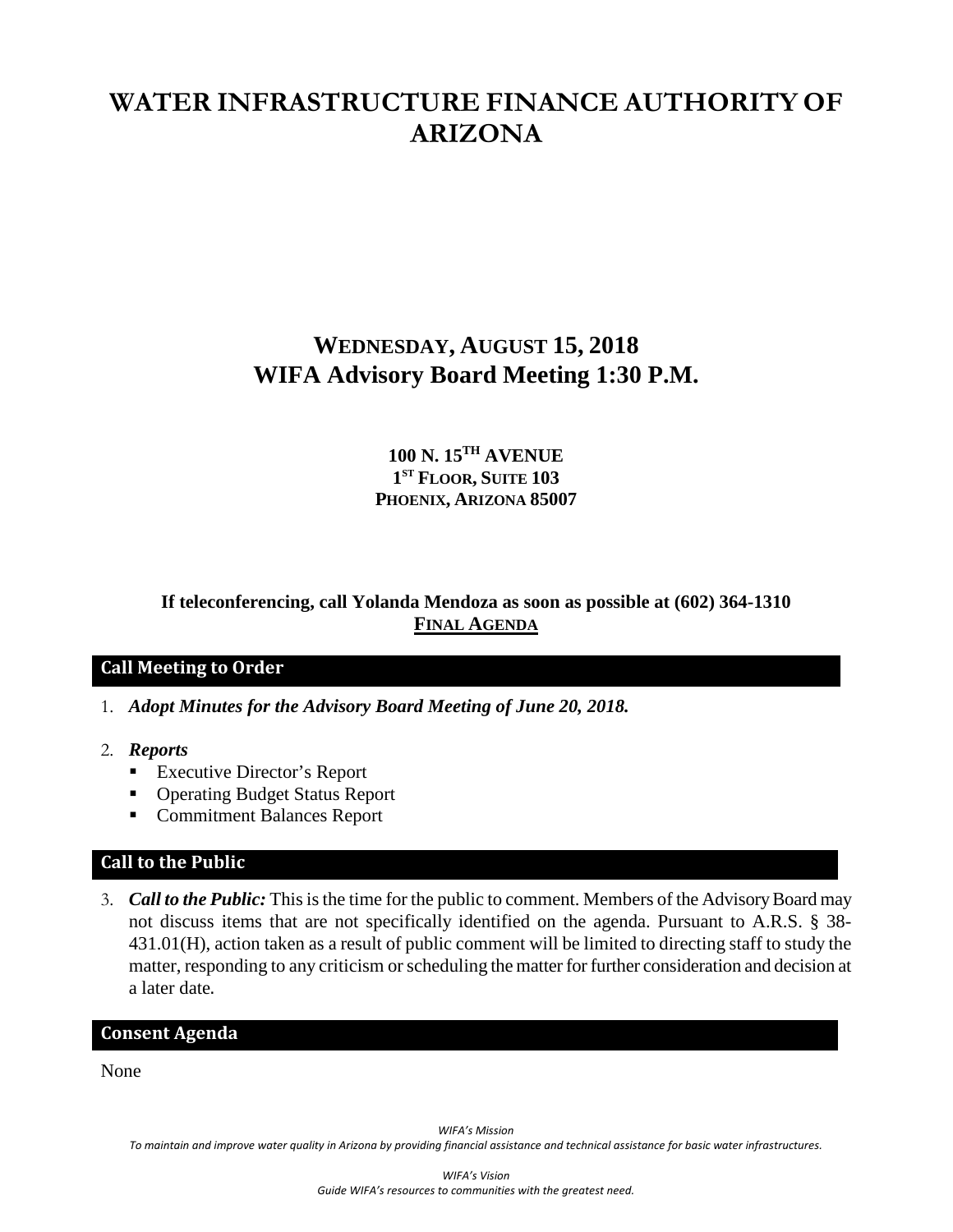#### **New Agenda Items for Consideration and Action**

4. *Review, Discuss & Possible Action:* Recommend Adoption of the CWRF Financial Assistance Project Priority List Funding Cycle 2019: *Sara Konrad will lead the discussion*

Add:

Kachina Village Improvement District (CW 009-2019)

Change:

- Tri-city Regional Sanitary District (CW 002-2019) increased requested amount
- City of Safford (CW 005-2019) decreased requested amount

#### Withdrawn:

- Town of Marana (CW 001-2019)
- Inscription Canyon Ranch Sanitary District (CW 006-2019)
- Town of Quartzsite (CW 003-2019)
- City of Coolidge (CW 004-2019)

#### Fundable Range:

- City of Winslow (CW 007-2019)
- 5. *Review, Discuss & Possible Action:* Recommend Adoption of the DWRF Financial Assistance Project Priority List Funding Cycle 2019: *Sara Konrad will lead the discussion*

Add:

- Town of Wellton (DW 017-2019)
- Monte Vista Water Company (DW 011-2019)
- **Pinetop Community Facilities District (DW 013-2019)**

#### Change:

- City of Williams (DW 010-2019) decreased requested amount, revised to a design loan
- Lazy C Water Service (DW 006-2019) increased rates, increased MHI (reduced LFC score)

Withdrawn:

- Adaman Mutual Water Company (DW 001-2019)
- Sun Valley Farms Unit VI Water Company Inc. (DW 002-2019)
- **Marana Domestic Water Improvement District (DW 003-2019)**
- 6. *Review, Discuss & Possible Action*: Recommend Approval of Loan Resolution 2019-001 and Due Diligence Summary DW 009-2019 – City of Safford – DWRF – \$5,000,000– *Sara Konrad will lead the discussion*
- 7. *Review, Discuss & Possible Action*: Recommend Approval of Loan Resolution 2019-002 and Due Diligence Summary CW 007-2019 – City of Winslow – CWRF – \$5,100,000– *Sara Konrad will lead the discussion*

*To maintain and improve water quality in Arizona by providing financial assistance and technical assistance for basic water infrastructures.*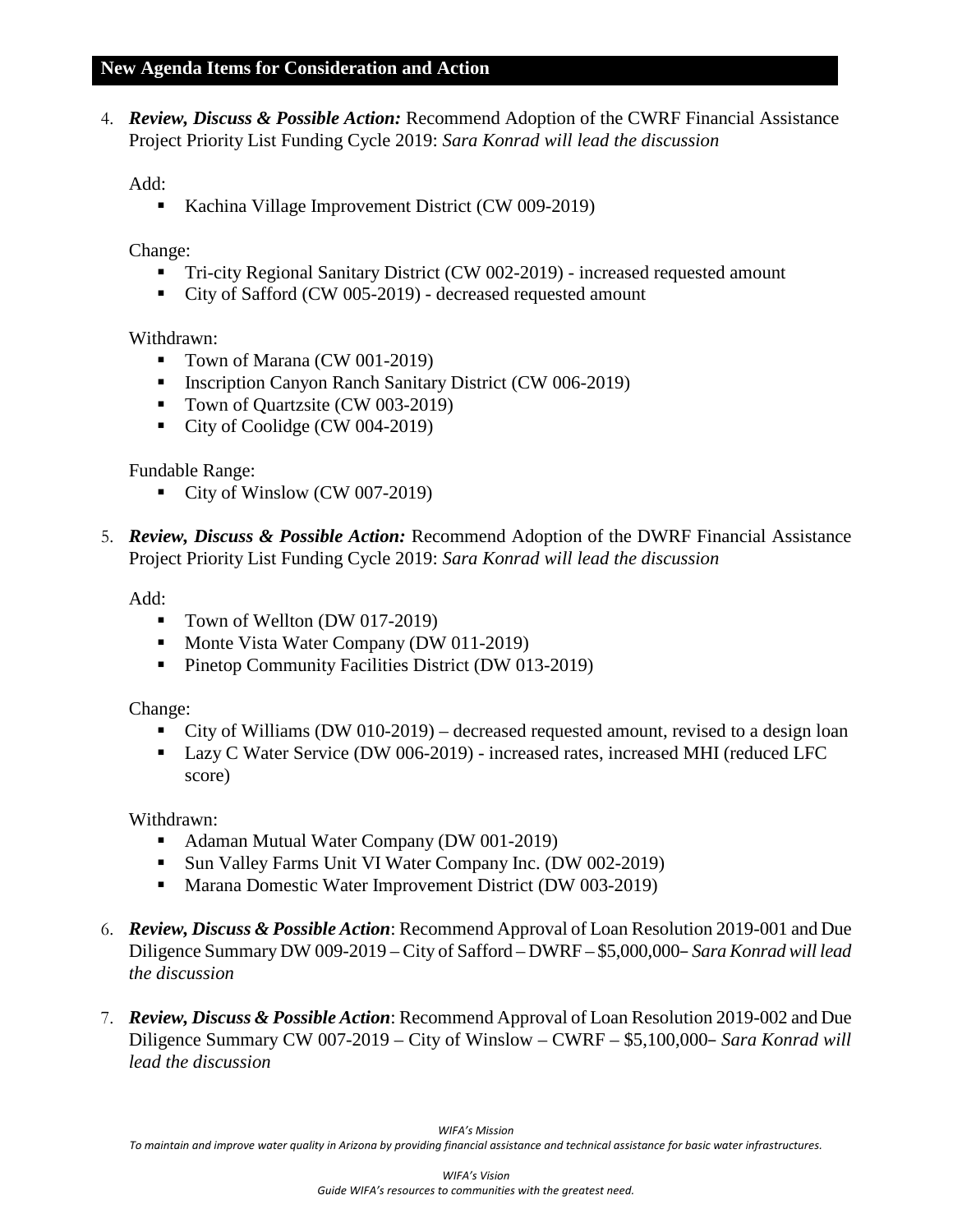- 8. *Review, Discuss & Possible Action:* Recommend Approval of Loan Resolution 2019-003 and Due Diligence Summary DW 006-2019 – Box 1 Inc. DBA Lazy C Water Service – DWRF – \$229,712– *Sara Konrad will lead the discussion*
- 9. *Review, Discuss & Possible Action:* Recommend Approval of Loan Resolution Addendum A2019- 004 – White Mountain Apache Housing Authority – CWRF – Amend to expand the underlying security options for the loan – *Angie Valenzuela will lead the discussion*
- 10. *Review, Discuss & Possible Action:* Recommend Approval of Loan Resolution Addendum A2019- 005 – White Mountain Apache Housing Authority – DWRF – Amend to expand the underlying security options for the loan – *Angie Valenzuela will lead the discussion*
- 11. *Adopt/Modify/Terminate Operating Policy:* Recommend Adoption of Updated Loan Origination Policy #III.2 – Annual Loan Review *– Dan Dialessi will lead the discussion*
- 12. *Review & Discuss & Possible Action:* Recommend Approval of use of available cash on hand to provide for redemption of outstanding Bond Series 2008 (2019-2020 maturities) if financially advantageous to WIFA – *Bill Davis, Financial Advisor will lead the discussion*

## **Update, Discussion or Presentation**

#### *None*

#### **Meeting Conclusion & Adjournment**

- 13. New Business/Issues:
	- Next Advisory Board Meeting Date Wednesday, October 17, 2018 at 1:30PM in Phoenix, Arizona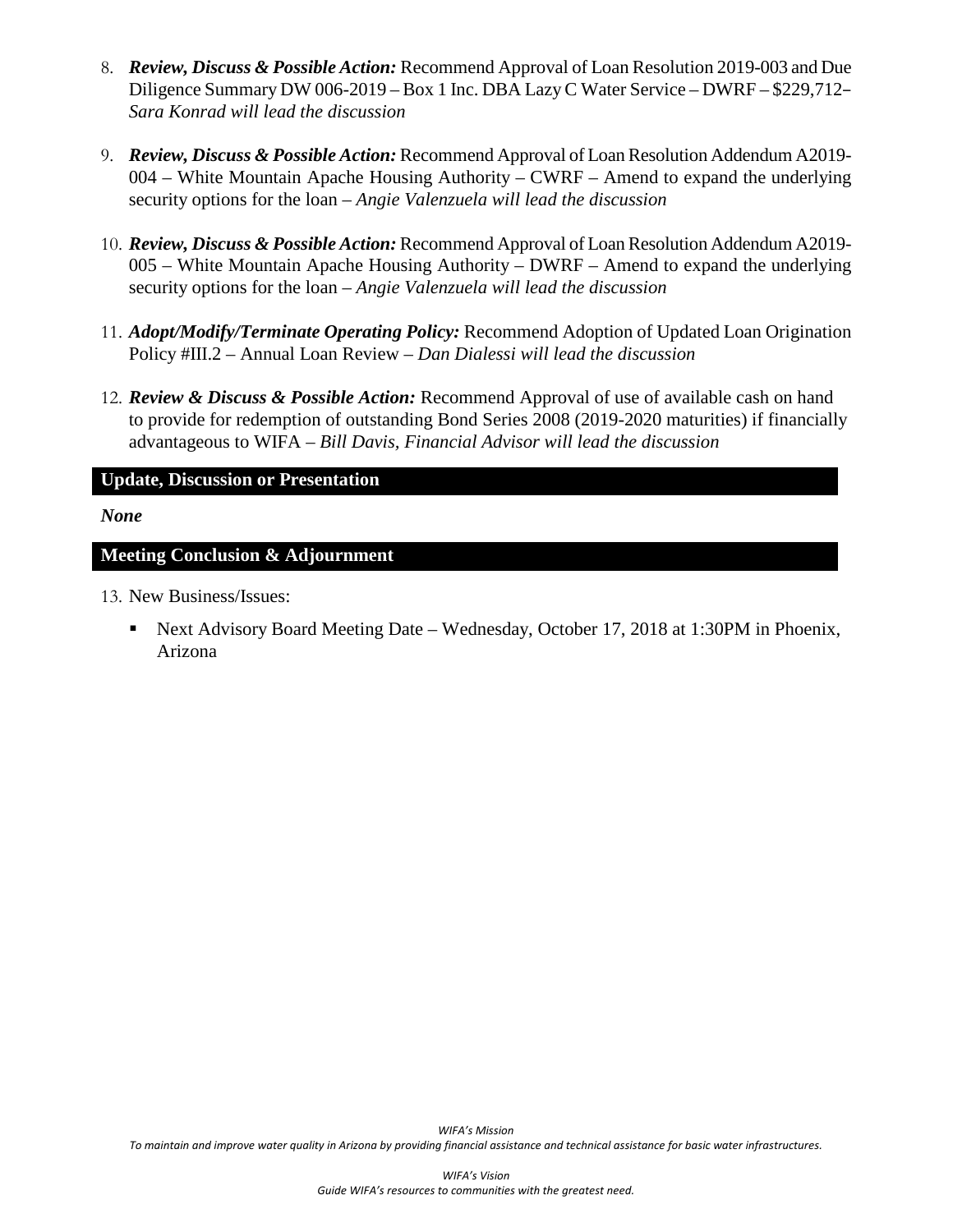## **Arizona's Clean Water Revolving Fund**

Project Priority List 2019 Funding Cycle

August 2018

| <b>PPL</b><br>Rank | <b>Applicant</b>         | Population | County | <b>Project Name</b>        | <b>Description</b>                                                                | Project<br><b>Number</b> | <b>Amount Requested /</b><br><b>Probable Green</b><br>Amount | Subsidy |
|--------------------|--------------------------|------------|--------|----------------------------|-----------------------------------------------------------------------------------|--------------------------|--------------------------------------------------------------|---------|
|                    |                          |            |        |                            | Wastewater is currently being disposed into                                       |                          |                                                              |         |
|                    |                          |            |        |                            | septic systems and cesspools that has caused                                      |                          |                                                              |         |
|                    |                          |            |        |                            | the introduction of raw wastewater into the                                       |                          |                                                              |         |
|                    | Tri-city                 |            |        |                            | environment. Proposed project would                                               |                          |                                                              |         |
|                    | Regional                 |            |        |                            | Tri-City Regional Sanitary benefit the area and residents by disposing            |                          |                                                              |         |
| 1                  | <b>Sanitary District</b> | 5,700      | Gila   | <b>District</b>            | and treating wastewater in a central facility.                                    | 002 2019                 | \$12,000,000.00                                              | 70%     |
|                    |                          |            |        |                            | The project proposes to capture 130.5                                             |                          |                                                              |         |
|                    |                          |            |        |                            | million gallons of Class A Plus reclaimed                                         |                          |                                                              |         |
|                    |                          |            |        | <b>Reclaimed Water</b>     | water that is currently not being utilized. The                                   |                          |                                                              |         |
|                    |                          |            |        | Pipeline Project -         | reclaimed water will replace potable water                                        |                          |                                                              |         |
|                    | $1.3$ Safford, City      |            |        | <b>Graham County</b>       | used at city properties and recreational                                          |                          | \$3,500,000.00 /                                             |         |
| 2                  | lof                      | 9,566      | Graham | Fairgrounds                | facilities for outdoor water use.                                                 | 005 2019                 | \$3,500,000.00                                               | 85%     |
|                    |                          |            |        |                            | The main sewer line needs to be realigned to<br>remove it from underneath several |                          |                                                              |         |
|                    |                          |            |        |                            | residential structures in the city. The UV                                        |                          |                                                              |         |
|                    |                          |            |        |                            | disinfection system and other systems and                                         |                          |                                                              |         |
|                    |                          |            |        |                            | equipment are now past their useful life.                                         |                          |                                                              |         |
|                    |                          |            |        |                            | Replacement of the equipment that is                                              |                          |                                                              |         |
|                    |                          |            |        |                            | beyond its useful life will improve                                               |                          |                                                              |         |
|                    |                          |            |        | <b>Winslow Waste Water</b> | performance, efficiency and dependability,                                        |                          |                                                              |         |
|                    | Winslow, City            |            |        | <b>Treatment Upgrades</b>  | while reducing maintenance costs associated                                       |                          | \$5,100,000.00 /                                             |         |
| 3                  | Iot                      | 9,655      | Navajo | <b>FY19</b>                | with old equipment.                                                               | 007 2019                 | \$575,000.00                                                 | 80%     |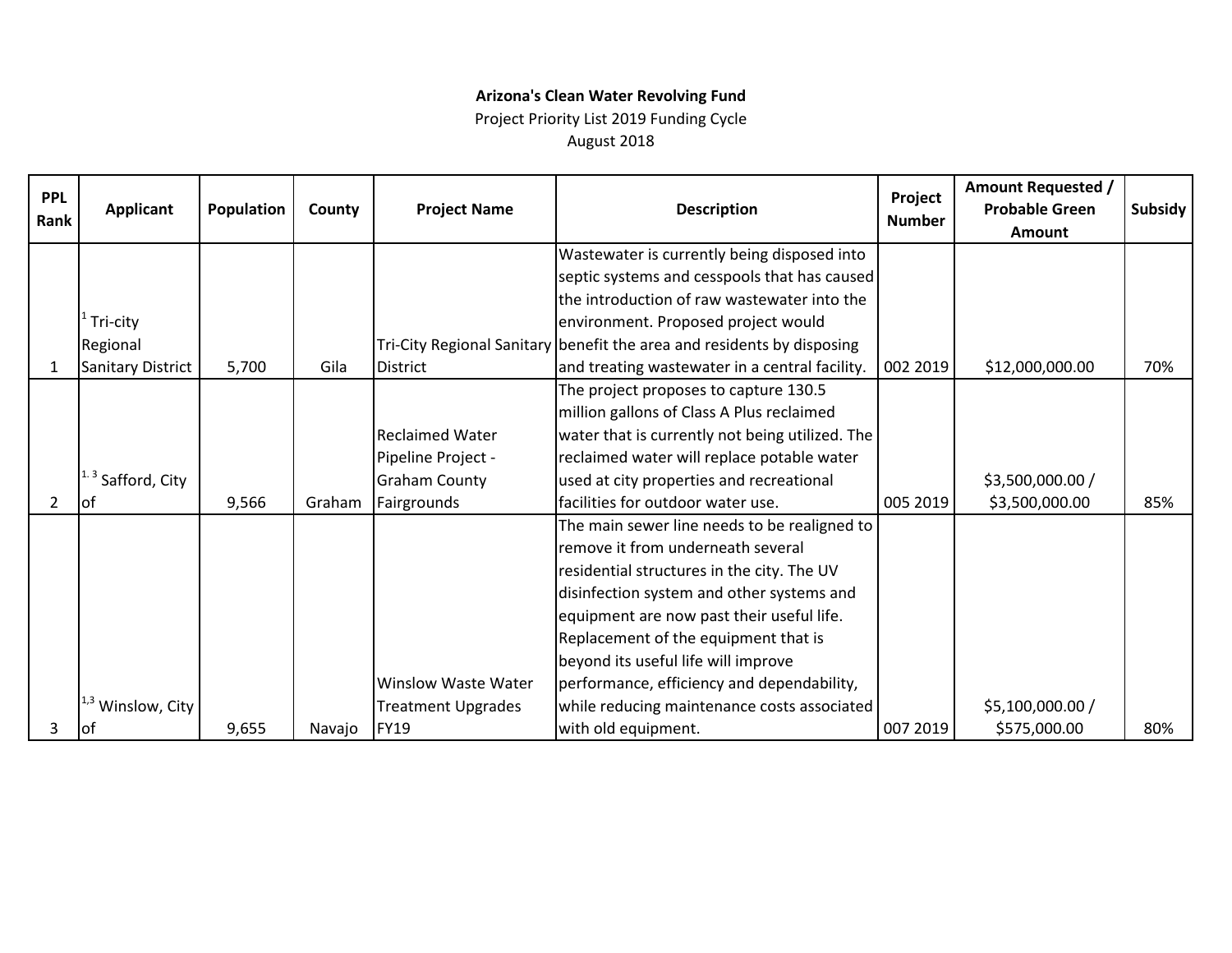| <b>PPL</b><br>Rank | Applicant       | Population | County | <b>Project Name</b>   | Project<br><b>Description</b><br><b>Number</b>    |          | <b>Amount Requested /</b><br><b>Probable Green</b> | <b>Subsidy</b> |
|--------------------|-----------------|------------|--------|-----------------------|---------------------------------------------------|----------|----------------------------------------------------|----------------|
|                    |                 |            |        |                       |                                                   |          | <b>Amount</b>                                      |                |
|                    |                 |            |        |                       | KVID's WWTP has only a single, aging              |          |                                                    |                |
|                    |                 |            |        |                       | secondary clarifier. It is not possible to take   |          |                                                    |                |
|                    |                 |            |        |                       | it offline to refurbish or replace it. KVID       |          |                                                    |                |
|                    |                 |            |        |                       | would construct a new clarifier to run in         |          |                                                    |                |
|                    |                 |            |        |                       | parallel with the existing clarifier. It would be |          |                                                    |                |
|                    |                 |            |        |                       | located in the area currently used for sludge     |          |                                                    |                |
|                    | Kachina Village |            |        |                       | storage and processing. KVID would also           |          |                                                    |                |
|                    | Improvement     |            |        | Second Clarifier      | construct a new aerobic sludge digester for       |          |                                                    |                |
|                    | District        | 2,800      |        | Coconino Installation | sludge storage.                                   | 009 2019 | \$807,000.00                                       | 85%            |
| Total:             |                 |            |        |                       |                                                   |          | \$21,407,000.00                                    |                |

**Total:**

**Legend:**

1 *Eligible for disadvantaged community designation*

2 *New project on PPL*

3 *Eligible for Green Project Reserve*

4 *Board approved; subsidy locked in at time of board resolution*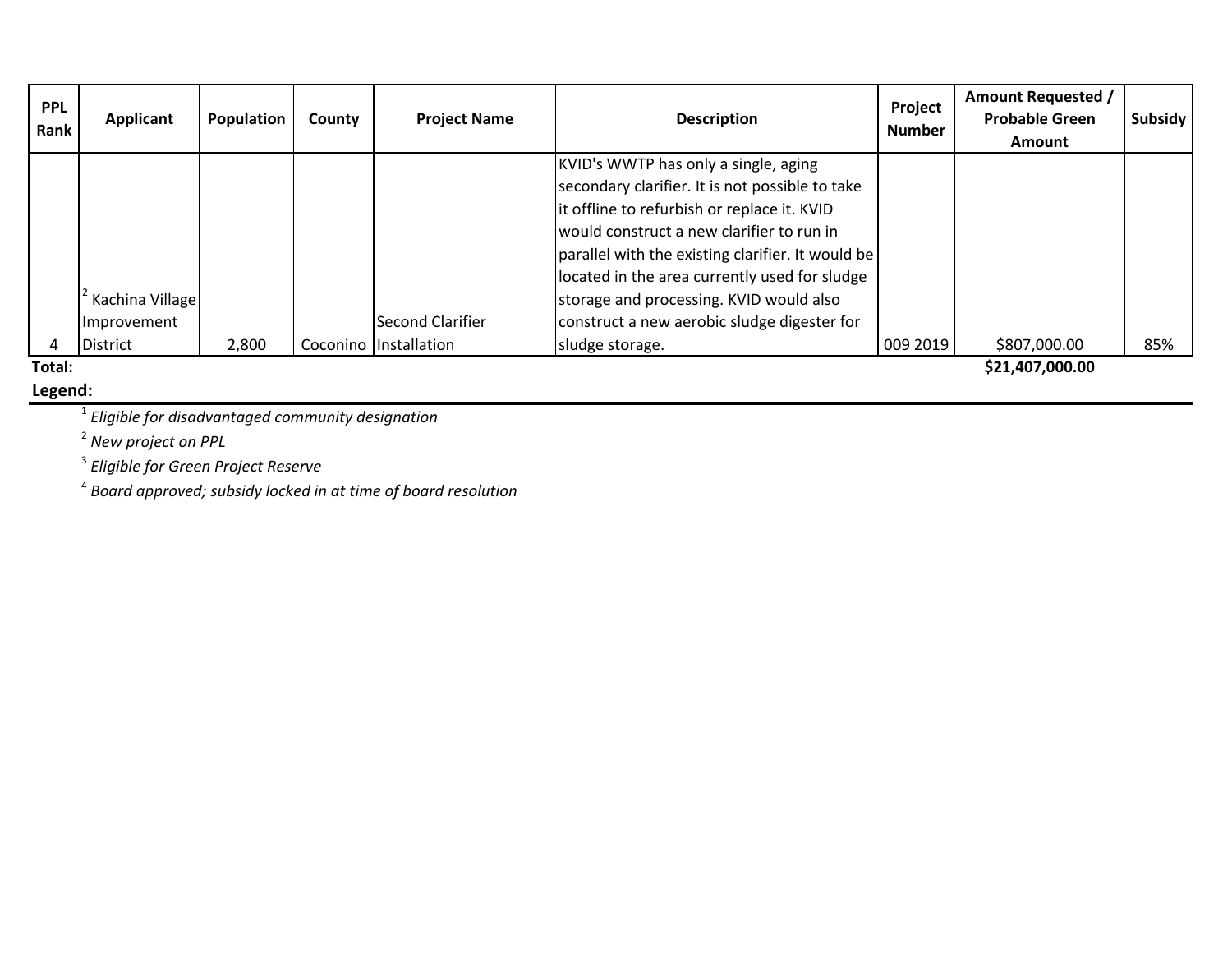## August 2018 **Arizona's Clean Water Revolving Fund** 2019 Funding Cycle ‐ Fundable Range

| Fundable<br>Range<br>Rank | <b>PPL</b><br><b>Rank</b> | <b>Applicant</b> | Population | Countv | <b>Project Name</b>           | Project<br><b>Number</b> | Amount<br>Requested | Subsidy |
|---------------------------|---------------------------|------------------|------------|--------|-------------------------------|--------------------------|---------------------|---------|
|                           |                           |                  |            |        | Winslow Waste Water Treatment |                          |                     |         |
|                           |                           | Winslow, City of | 9,655      | Navaio | IUpgrades FY19                | 007 2019                 | \$5,100,000.00      | 80%     |
| Total:                    |                           |                  |            |        |                               |                          | \$5,100,000.00      |         |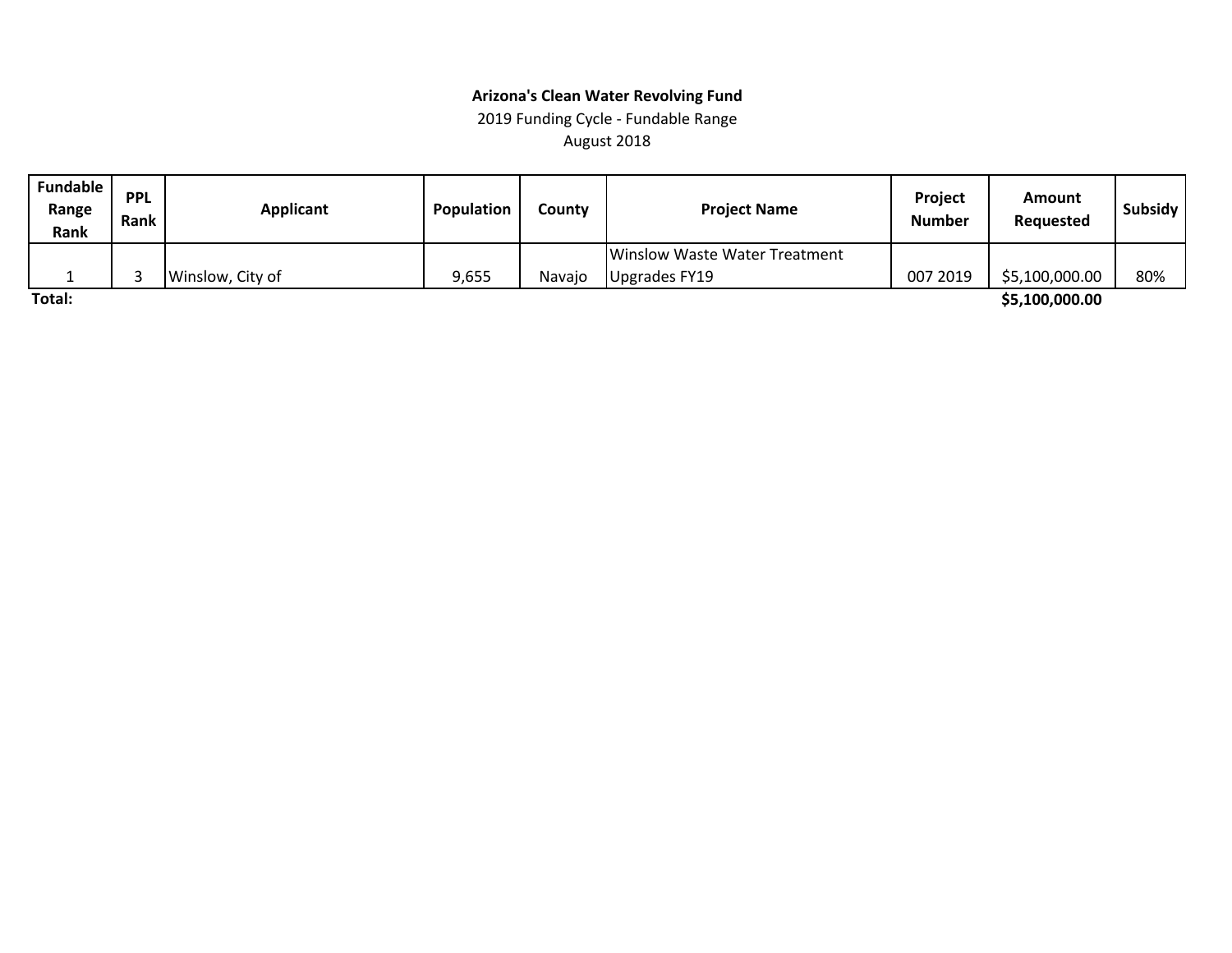## **Arizona's Drinking Water Revolving Fund**

Project Priority List 2019 Funding Cycle August 2018

| <b>PPL</b><br>Rank | <b>Applicant</b>           | Population | County          | <b>Project Name</b>         | Project<br><b>Description</b><br><b>Number</b> |          | <b>Amount Requested /</b><br><b>Probable Green</b><br><b>Amount</b> | Subsidy |
|--------------------|----------------------------|------------|-----------------|-----------------------------|------------------------------------------------|----------|---------------------------------------------------------------------|---------|
|                    |                            |            |                 |                             | ADEQ has issued the Town a Consent Order       |          |                                                                     |         |
|                    |                            |            |                 |                             | for ongoing high levels of Total               |          |                                                                     |         |
|                    |                            |            |                 |                             | Trihalomethanes (TTHM). The Town               |          |                                                                     |         |
|                    |                            |            |                 |                             | proposes to solve the problem by               |          |                                                                     |         |
|                    |                            |            |                 | Town of Wellton Public      | abandoning the 24-inch and replacing it with   |          |                                                                     |         |
|                    | $1, 2$ Wellton,            |            |                 | <b>Water System</b>         | an 8-inch line and looping across the          |          |                                                                     |         |
| 1                  | Town of                    | 2,882      | Yuma            | Improvements                | Interstate.                                    | 017 2019 | \$400,000.00                                                        | 85%     |
|                    | Lyn-Lee Water              |            |                 |                             | The system is in need of water storage and     |          |                                                                     |         |
| $\overline{2}$     | Company                    | 90         | Pima            | <b>Water Storage</b>        | electrical updates to comply with ADEQ.        | 004 2019 | \$40,000.00                                                         | 85%     |
|                    |                            |            |                 |                             | The City needs to replace eight miles of 70    |          |                                                                     |         |
|                    |                            |            |                 |                             | year old pipeline with a dual line to separate |          |                                                                     |         |
|                    |                            |            |                 |                             | raw lake water from the well water to          |          |                                                                     |         |
|                    |                            |            |                 |                             | greatly reduce water loss and increase         |          |                                                                     |         |
|                    |                            |            |                 | Dogtown Transmission        | treatment efficiency. This application is for  |          |                                                                     |         |
|                    | Williams, City             |            |                 | Lines Replacement           | the design of this new transmission line(s)    |          |                                                                     |         |
| 3                  | lof                        | 3,256      | Coconino Design |                             | and the USFS environmental review process.     | 010 2019 | \$3,000,000.00                                                      | 80%     |
|                    | <b>Tonto Village</b>       |            |                 |                             |                                                |          |                                                                     |         |
|                    | Water                      |            |                 |                             | Project will replace old service lines and     |          |                                                                     |         |
| 4                  | Company, Inc.              | 185        | Gila            | System Improvements         | meters.                                        | 005 2019 | \$618,377.00                                                        | 80%     |
|                    |                            |            |                 |                             | The system's pressure tank has begun           |          |                                                                     |         |
|                    |                            |            |                 |                             | leaking and it is feared it will fail. Monte   |          |                                                                     |         |
|                    |                            |            |                 |                             | Vista would like to replace a pressure tank    |          |                                                                     |         |
|                    |                            |            |                 |                             | with booster pumps, add one 10,000 gallon      |          |                                                                     |         |
|                    | <sup>1,2</sup> Monte Vista |            |                 |                             | storage tank and bring the electrical system   |          |                                                                     |         |
| 5                  | <b>Water Company</b>       | 58         |                 | Cochise System Improvements | up to code.                                    | 011 2019 | \$159,991.28                                                        | 80%     |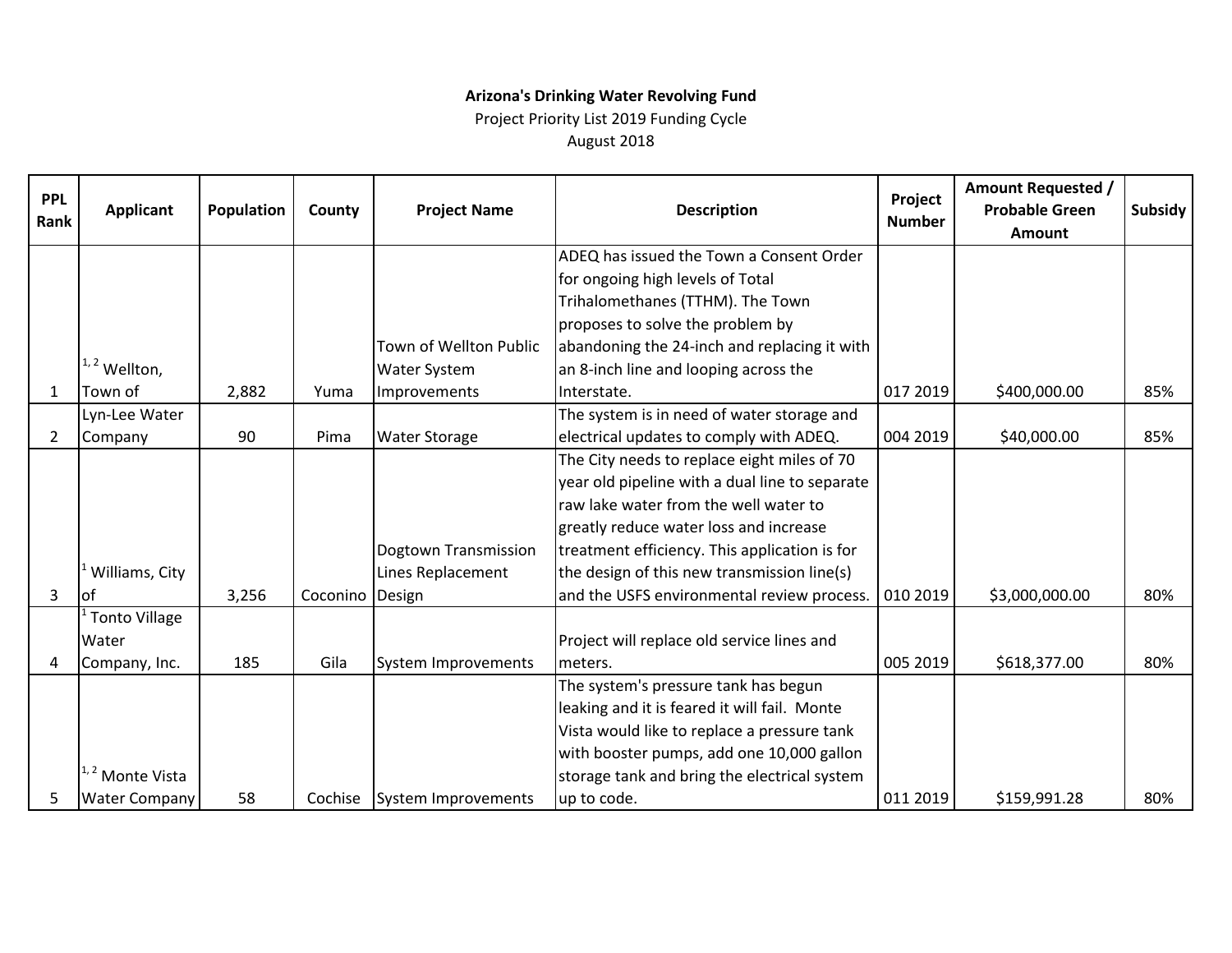| <b>PPL</b><br>Rank | <b>Applicant</b> | Population | County  | <b>Project Name</b>           | <b>Description</b>                              | <b>Amount Requested /</b><br>Project<br><b>Probable Green</b><br><b>Number</b><br><b>Amount</b> |                  | Subsidy |
|--------------------|------------------|------------|---------|-------------------------------|-------------------------------------------------|-------------------------------------------------------------------------------------------------|------------------|---------|
|                    |                  |            |         |                               | Florence has aging water infrastructure         |                                                                                                 |                  |         |
|                    |                  |            |         |                               | contributing to water losses of 10% and         |                                                                                                 |                  |         |
|                    |                  |            |         |                               | increasing. They will replace many water        |                                                                                                 |                  |         |
|                    |                  |            |         |                               | lines in high priority areas in downtown        |                                                                                                 |                  |         |
|                    |                  |            |         |                               | Florence, around Florence High School, and      |                                                                                                 |                  |         |
|                    |                  |            |         |                               | other locations. Florence will also install     |                                                                                                 |                  |         |
|                    | Florence,        |            |         | <b>Florence High Priority</b> | water meters to automate use monitoring         |                                                                                                 | \$5,000,000.00 / |         |
| 6                  | Town of          | 19,500     | Pinal   | <b>Water Projects</b>         | and billing.                                    | 007 2019                                                                                        | \$5,000,000.00   | 85%     |
|                    |                  |            |         |                               | Two 10HP booster pumps and panels will be       |                                                                                                 |                  |         |
|                    |                  |            |         |                               | replaced with two 20HP booster pumps and        |                                                                                                 |                  |         |
|                    |                  |            |         |                               | panels with variable drives. The 4 inch         |                                                                                                 |                  |         |
|                    |                  |            |         |                               | suction line will be replaced with a new 6      |                                                                                                 |                  |         |
|                    |                  |            |         |                               | inch suction line. The 100HP fire pump panel    |                                                                                                 |                  |         |
|                    |                  |            |         |                               | will be replaced with a 100HP VFD panel and     |                                                                                                 |                  |         |
|                    |                  |            |         |                               | transducer. These equipment changes will        |                                                                                                 |                  |         |
|                    | Appaloosa        |            |         | Water Supply and              | provide needed drinking water at                |                                                                                                 |                  |         |
| 7                  | Water            | 500        | Yavapai | Pressure                      | appropriate pressures.                          | 008 2019                                                                                        | \$75,000.00      | 85%     |
|                    |                  |            |         |                               | Well #8 is no longer producing the GPM          |                                                                                                 |                  |         |
|                    |                  |            |         |                               | needed to supply the system. The proposed       |                                                                                                 |                  |         |
|                    | Pinetop Water    |            |         |                               | project would drill another well to produce     |                                                                                                 |                  |         |
| 8                  | <b>CFD</b>       | 3,300      | Navajo  | <b>Well #10</b>               | the GPM needed to supply the system.            | 013 2019                                                                                        | \$1,000,000.00   | 85%     |
|                    |                  |            |         |                               | The project will consist of installing a direct |                                                                                                 |                  |         |
|                    |                  |            |         |                               | connection from the primary well to the         |                                                                                                 |                  |         |
|                    | Lazy C Water     |            |         | Well, Supply Line and         | primary storage facility, replacing a failing   |                                                                                                 |                  |         |
| 9                  | Service          | 400        | Pima    | Water Storage Upgrade         | storage tank and replacing meters.              | 006 2019                                                                                        | \$229,712.00     | 90%     |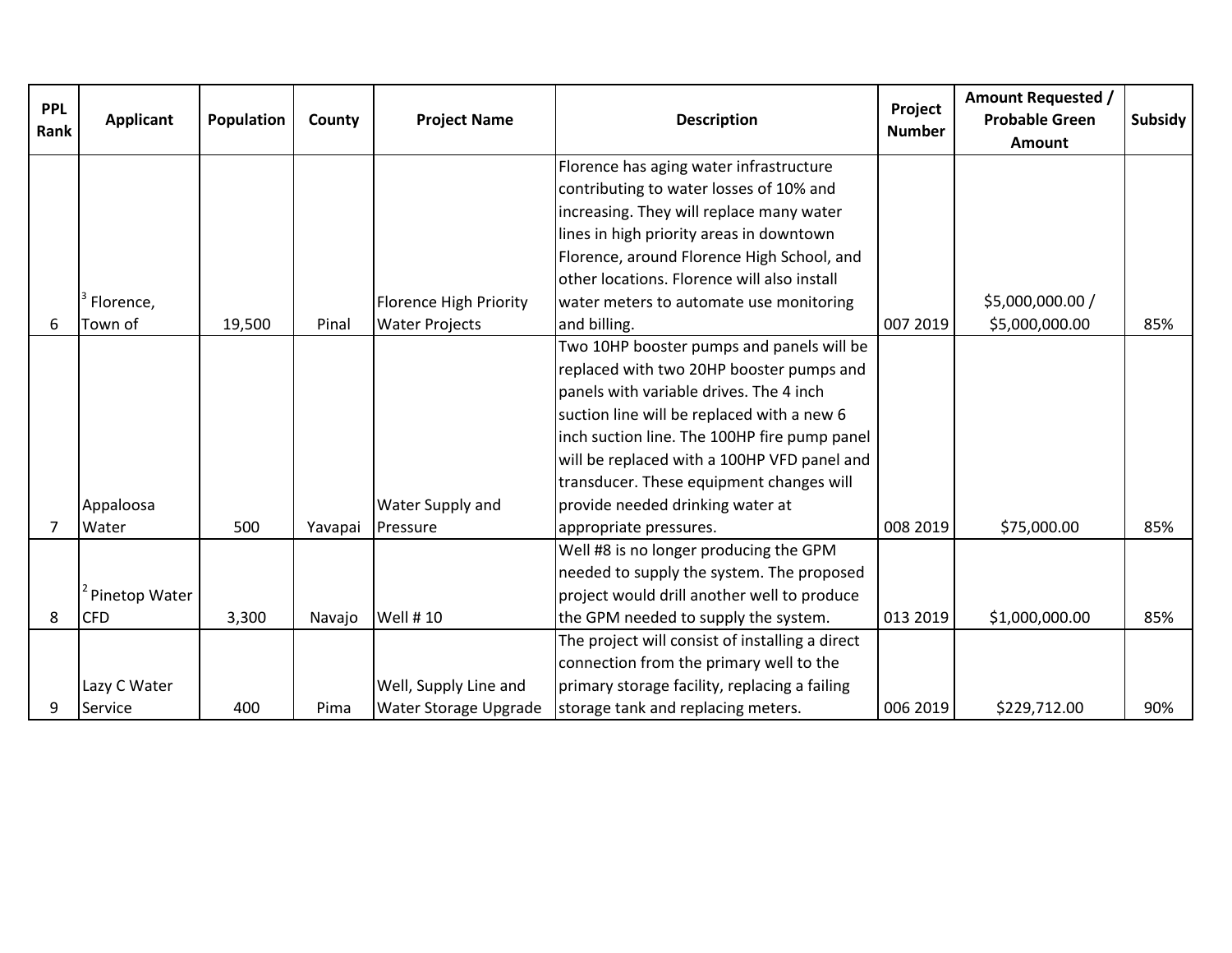| <b>PPL</b><br>Rank | <b>Applicant</b> | Population | County | <b>Project Name</b>  | <b>Description</b>                            | Project<br><b>Number</b> | <b>Amount Requested /</b><br><b>Probable Green</b><br><b>Amount</b> | Subsidy |
|--------------------|------------------|------------|--------|----------------------|-----------------------------------------------|--------------------------|---------------------------------------------------------------------|---------|
|                    |                  |            |        |                      | The City has identified 58 miles of the water |                          |                                                                     |         |
|                    |                  |            |        |                      | delivery system that is outdated and failing. |                          |                                                                     |         |
|                    |                  |            |        |                      | The City is requesting loan funding for       |                          |                                                                     |         |
|                    |                  |            |        |                      | Capital Improvement Projects planned for      |                          |                                                                     |         |
|                    |                  |            |        |                      | FY2018 to design and construction of water    |                          |                                                                     |         |
|                    |                  |            |        |                      | renewal and upgrade projects. The proposed    |                          |                                                                     |         |
|                    |                  |            |        |                      | projects include realignment/relocation of    |                          |                                                                     |         |
|                    |                  |            |        | Water Infrastructure | existing mains, upgrades, and well building   |                          |                                                                     |         |
| 10                 | Safford, City of | 18,900     | Graham | Improvements         | rehabilitation.                               | 009 2019                 | \$5,000,000.00                                                      | 85%     |
| Total:             |                  |            |        |                      |                                               |                          | \$15,523,080.28                                                     |         |

**Total:**

## **Legend:**

1 *Eligible for disadvantaged community designation*

2 *New project on PPL*

3 *Eligible for Green Project Reserve*

4 *Board approved; subsidy locked in at time of board resolution*